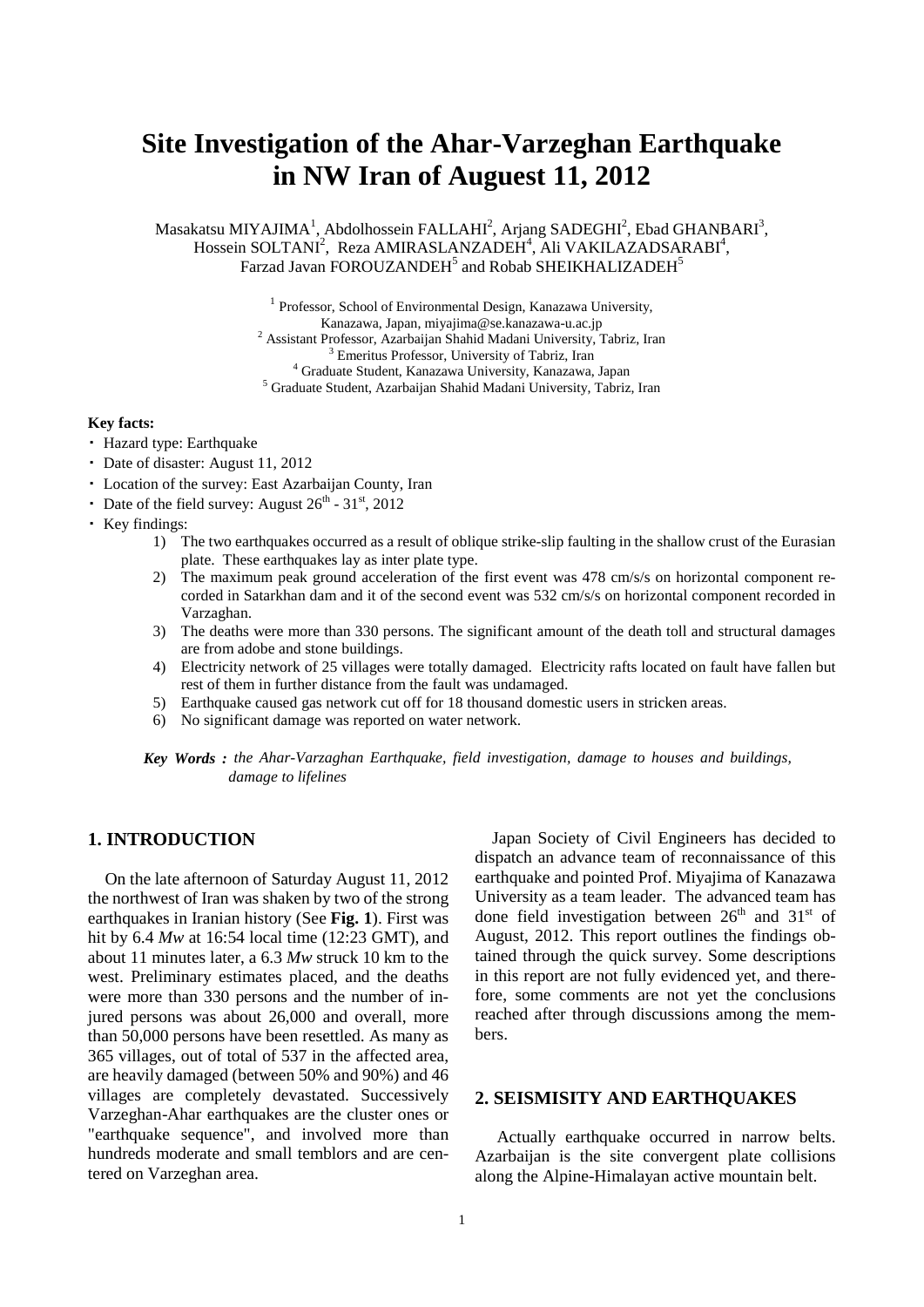

**Fig.1** Location of Ahar and Tabriz

Brittle faults in Azarbaijan belong mostly to Cenozoic of younger in Quaternary Age. Geological setting of the area consists of sedimentary, volcanic-sedimentary, plutonic and volcanic, and terrestrial deposit embracing almost entire stratigraphic range beginning from early Mesozoic through Quaternary time.

In fault zones, an earthquake causes rocks to expand and become more porous. The two earthquakes in NW of Iran occurred as a result of oblique strike-slip faulting in the shallow crust of the Eurasian plate, approximately 300 km east of the plate boundary between the Eurasia and Arabian plates. The earth's crust thickness in Azarbaijan region is in the range from 38 km to 55 km, and the earthquakes depth was around 10 km. Varzeghan-Ahar earthquakes lay as inter-plate type and earthquakes of this type account for more 90% of the total seismic motions around the world. The relatively tight distribution of aftershocks within 20 km of the second event, leads me suggest that there is no migration towards the main fault (North Tabriz Fault).

Several local and international seismological centers have determined the position of these earthquakes as shown in **Figs.2**, **3** and **Tables 1**, **2**.

 The total number of aftershocks larger than 2.5 on the Richter scale was recorded by the Institute bandwidth seismic network before 14 August 2012 was equal to 300. The two aftershocks greater than magnitude 5, 15 aftershocks 4.1 to 5 magnitude, 114 aftershocks 3.1 to 4 magnitude, 169 aftershocks between 2.5 to 3 magnitude, have been estimated. The number of aftershocks greater than magnitude 3 in first three days after earthquake was 105, whereas earthquake was not expected in this region, and it shows that the different regions of the country has the potential of seismicity. **Fig.4** indicates the total number of aftershocks greater than 3.0 in relation to the days after the main shock.



**Fig.2** Epicenter of Ahar- Varzaghan first earthquake determined by the various seismological centers<sup>1</sup>



**Fig.3** Epicenter of Ahar- Varzaghan second earthquake determined by the various seismological centers $^{1)}$ 

## **3. SEISMOGRAPHS**

Epicenters of these events based on registered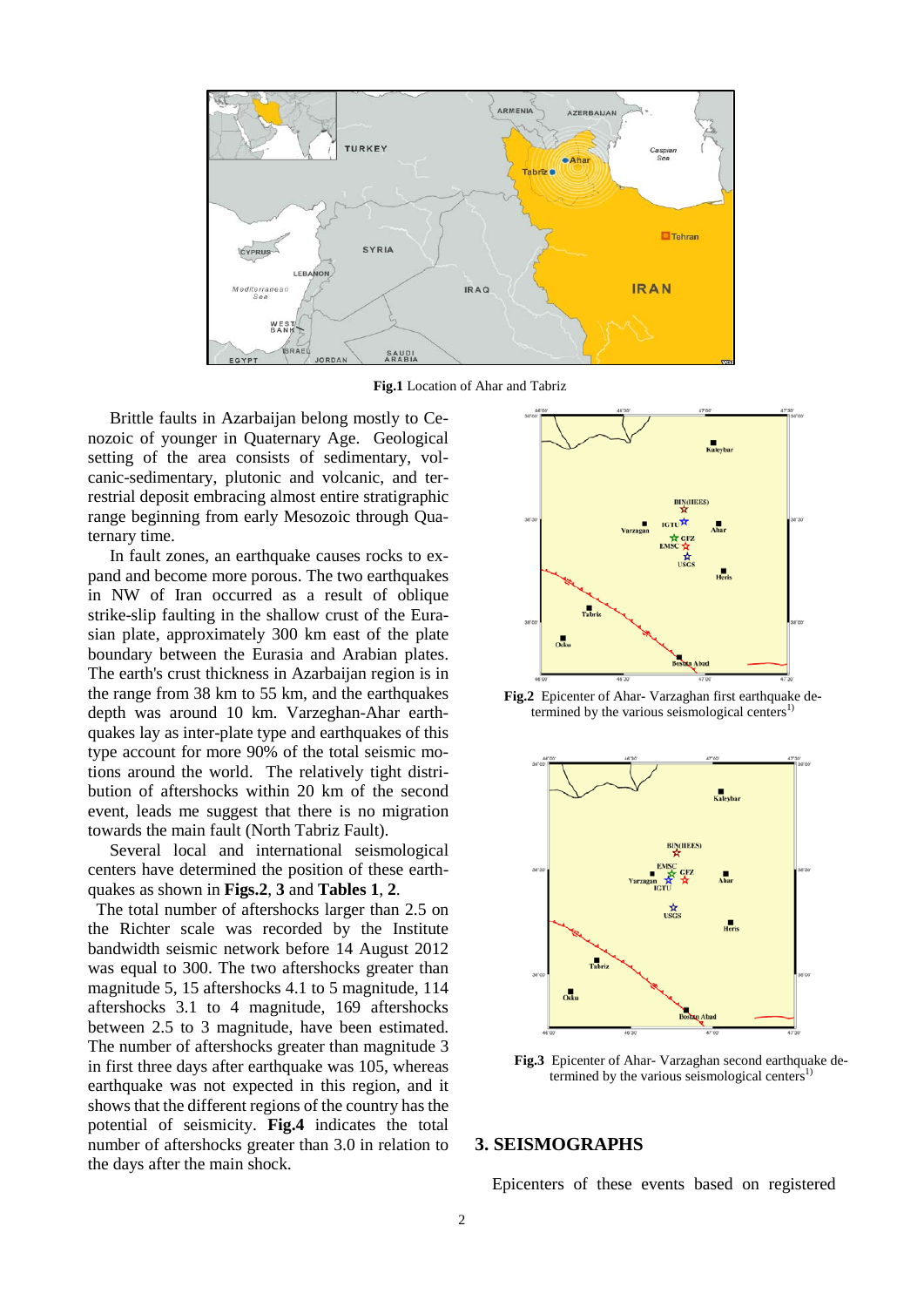seismographs in the national broadband seismic network of the Institute is in the coordinate of 38.55 degree of northern latitude and 46.87 degree of eastern longitude for the first earthquake, and in the coordinate of 38.58 degree of northern latitude and 46.78 degree of eastern longitude for the second earthquake. This event was registered by national broadband seismic network of the International Institute of Seismology and Earthquake Engineering. Ahar's and Varzeghan's earthquake occurred at a depth of 10 km, which the acceleration of the first earthquake was 0.4 g and the acceleration of the second earthquake was 0.5 g. **Figs.5**,**6**,**7**, and **8** show seismographs of both earthquakes in the stations of Varzeghan and Ahar according to Housing and Building Research Center (BHRC) website.

According to these seismographs, the maximum peak ground acceleration of the first event was 478 cm/s/s on horizontal component recorded in Satarkhan dam and it of the second event was 532 cm/s/s on horizontal component recorded in Varzaghan.

# **4. DAMAGE TO HOUSES AND BUILDINGS**

#### **(1) Adobe and stone buildings**

Most of the existing buildings in the villages of the earthquake hit area are from the adobe and few are form stone. Since the mortar used in these two classes of buildings is from mud, so they are brought here together. The other common characteristic of these buildings is the cover of the roofs. The roofs are composed of wood lumbers that normally are laid on the surrounding wall about 60 to 90 cm from each other. The lumber working as main beams are covered by woods or wicker mats. Thereafter, the roof is covered by a thick layer of mud for isolation. The process is sometimes completed by a bituminous insulator.

These types of buildings are very brittle and weak against earthquakes. And the significant amount of the death toll and structural damages are from these buildings. The mechanism of the damages that mostly in total is that the walls occurring across the earthquake waves are separated from the rest of the building and the roof that has lost its support collapses(**Photo.1**). The field observations showed that the main reasons of the collapse of these buildings are:

- (a) Lack of any kind of connection between cross walls.
- (b) Use of lumbers as the main beam in the roof without any effective connection between

|                                                         |  |  |  |  | Table 1 AHAR- Varzaghan First earthquake profile, |  |  |
|---------------------------------------------------------|--|--|--|--|---------------------------------------------------|--|--|
| reported by various seismological centers <sup>1)</sup> |  |  |  |  |                                                   |  |  |

| Date & Time (UTC)<br>2012/08/11 12:23:16   |          |           |               |           |      |  |  |  |
|--------------------------------------------|----------|-----------|---------------|-----------|------|--|--|--|
| Date & Time (Local)<br>1391/05/21 16:53:16 |          |           |               |           |      |  |  |  |
|                                            | Latitude | Longitude | Depth<br>(Km) | M         | Type |  |  |  |
| <b>BIN</b>                                 | 38.55    | 46.87     | 15            | mb        | 6.1  |  |  |  |
| <b>IGTU</b>                                | 38.49    | 46.87     | 10            | $\rm M_N$ | 6.2  |  |  |  |
| <b>EMSC</b>                                | 38.41    | 46.81     | 10            | $M_{w}$   | 6.4  |  |  |  |
| <b>USGS</b>                                | 38.32    | 46.89     | 10            | $M_{w}$   | 6.4  |  |  |  |
| GFZ                                        | 38.37    | 46.88     | 10            | $M_{w}$   | 6.4  |  |  |  |

**Table 2** Ahar- Varzeghan Second earthquake profile, reported by various seismological centers $1$ 

| Date & Time (UTC)   |          |           |               |         |      |  |  |  |
|---------------------|----------|-----------|---------------|---------|------|--|--|--|
| 2012/08/11 17:34:35 |          |           |               |         |      |  |  |  |
| Date & Time (Local) |          |           |               |         |      |  |  |  |
| 2012/08/11 17:04:35 |          |           |               |         |      |  |  |  |
|                     | Latitude | Longitude | Depth<br>(Km) | M       | Type |  |  |  |
| <b>BIN</b>          | 38.58    | 46.78     | 16            | mb      | 6.1  |  |  |  |
| <b>IGTU</b>         | 38.45    | 46.73     | 10            | $M_N$   | 6    |  |  |  |
| <b>EMSC</b>         | 38.48    | 46.75     | 10            | $M_{w}$ | 6.3  |  |  |  |
| <b>USGS</b>         | 38.32    | 46.76     | 10            | $M_{w}$ | 6.2  |  |  |  |
| GFZ                 | 38.45    | 46.83     | 10            | $M_{w}$ | 6.3  |  |  |  |



Fig.4 Number of aftershocks (IIEES<sup>1)</sup>)

themselves and the supporting walls. The used lumbers are sometimes very heavy.

(c) Decay of the lumbers that are very potential for collapse even under the weight of the roof alone.

There is an exemption that may be referred to as the Jame Mosque of Varzegan that was from stone but with cement mortar. The roof of this building also was different and made from steel beams filled by brick arches, a roof type that was very common in masonry buildings in Iran before about 20 years ago. The building that has suffered moderate damages had not collapsed.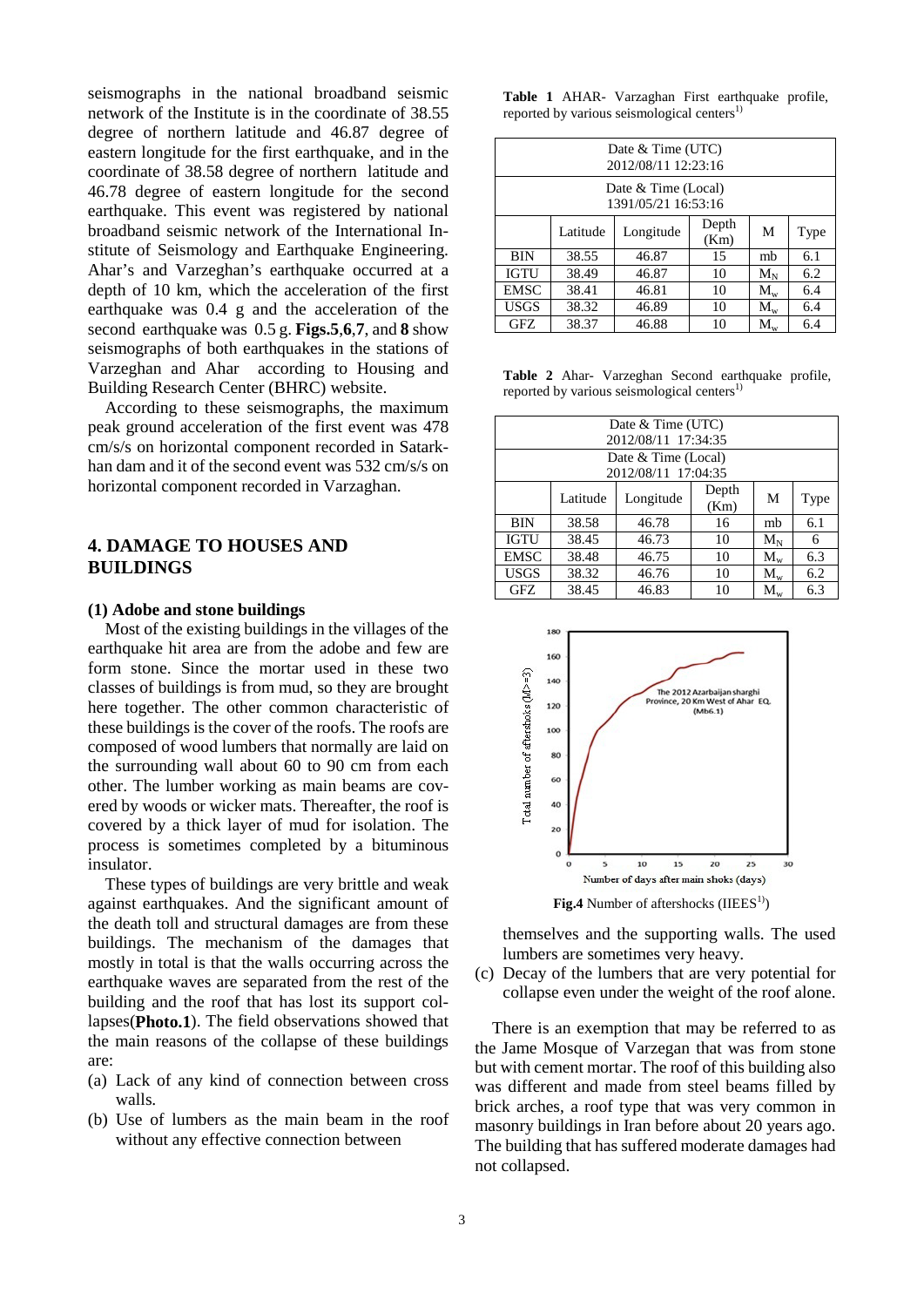





**Fig.6** First earthquake records at Ahar station 2012/08/11-12:23:15 (BHRC<sup>2)</sup>)



**Fig.7** Second earthquake records at Varzeghan station 2012/08/11- 12:34:35 (BHRC2))



**Fig.8** Second earthquake records at Ahar station 2012/08/11- 12:34:35 (BHRC2))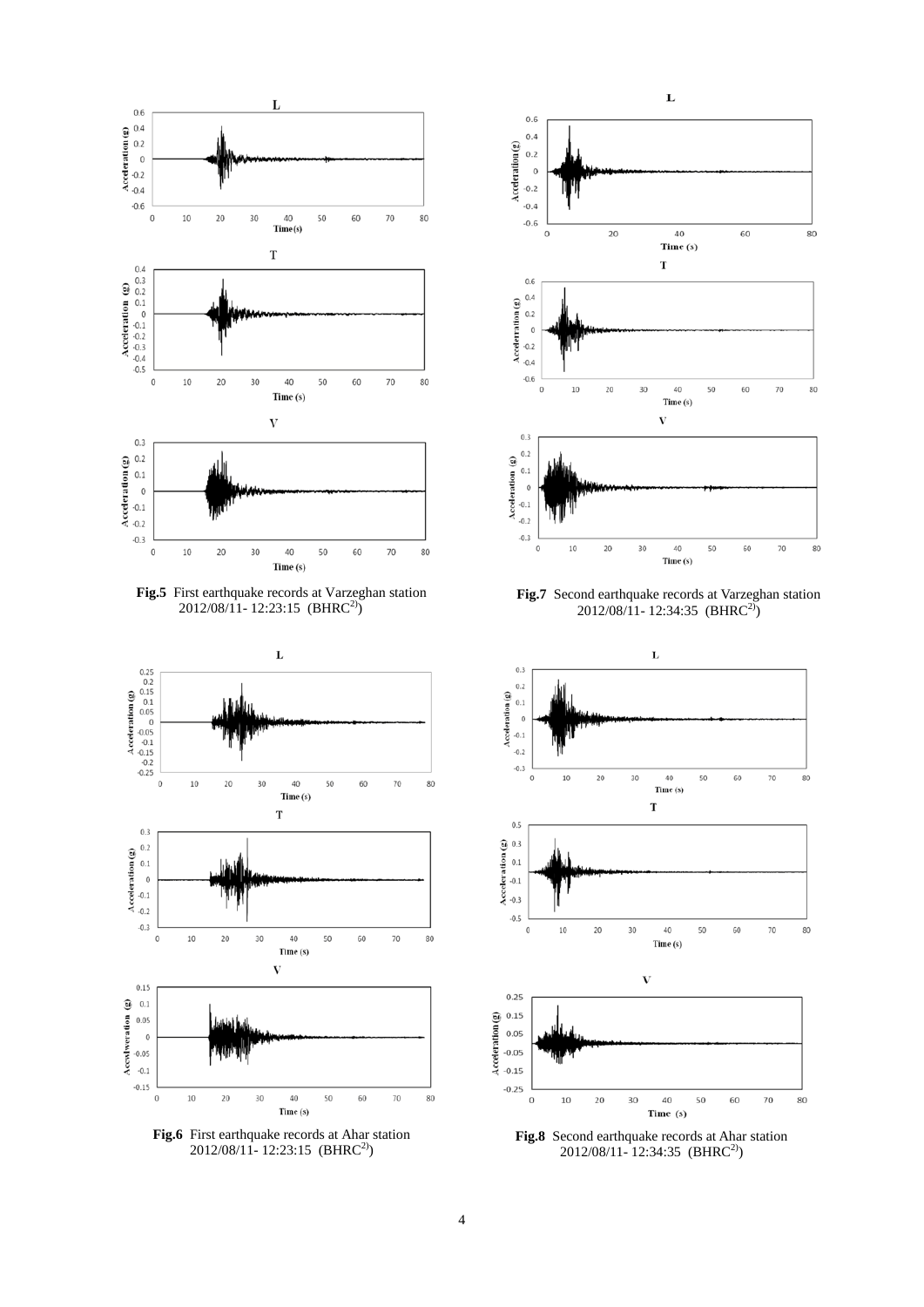## **(2) Brick buildings**

In this report brick building is referred to buildings that comprise of surrounding brick masonry walls and some internal steel columns. The roofs of these buildings are built with steel rolled beams filled in between by brick arches. This type of building was very common in Iran before about 20 years and at the moment is not allowed by the building authorities in Iran. The mortar is from sand and cement. The beams of roof are sometimes connected transversally to each other by bars to ensure their integral action. However, there is not an effective connection between the wall and the roof in this method of construction.

The observations showed that this type of building has not experienced total collapse. But the large amount of serious cracks in walls and wall and roof connections are apparent (**Photo.2**). The quality of bricks used in these buildings is very different. However, it was observed that this item has not effective parameter in the behavior of the building and rather the details of connections of walls to each other and to the roof or details around the openings are more important.

Observations showed that in the case of lack of bracing of roof beams, some major damages are encountered, likely:

- (a) Fall of some part of arches between the steel beams.
- (b) Break of arches near the supporting steel beams.
- (c) Cracking of the roof and falling of covering gypsum.

There existed huge amount of shear cracks in this type of building. Wall collapse also was visible. Bending mode cracks were also observed, however, this type of crack was suppressed by falling off the walls.

#### **(3) Half reinforced masonry buildings**

Half reinforced buildings are comprised of tie columns and bond beams filled with masonry walls and covered by ordinary joist concrete beams shown in **Fig.9**. This type of buildings has grown to be used in villages after promotion by the Housing Foundation of Iran.

These buildings showed much better behavior in the course of the recent earthquake and there was not observed any total collapse in them. However, most of these buildings tolerated some minor damages and few of them even involved serious damages (**Photo.3**). The main reason for the damages can be mostly attributed to the following factors:

(a) Lack of construction of suitable connection detail of tie columns and bond beams. Or missing some tie columns amid long walls.



**Photo.1** Damage to adobe buildings



**Photo.2** Damage to brick buildings



**Photo.3** Damage to half reinforced masonry buildings



**Fig.9** Structure of half reinforced masonry building

- (b) Use of poor quality concrete and providing low diameter reinforcement. Also, compaction of concrete during construction is not done as appropriate.
- (c) Construction of a specified map required by the Housing Foundation for use of loan according to the code of practice of Iran (Code No 2800) and addition of some rooms without tie columns and bond beams later.
- (d) Lack of a proper connection of surrounding beam and columns to the filling walls. This factor is responsible for the utmost of the damages in these buildings.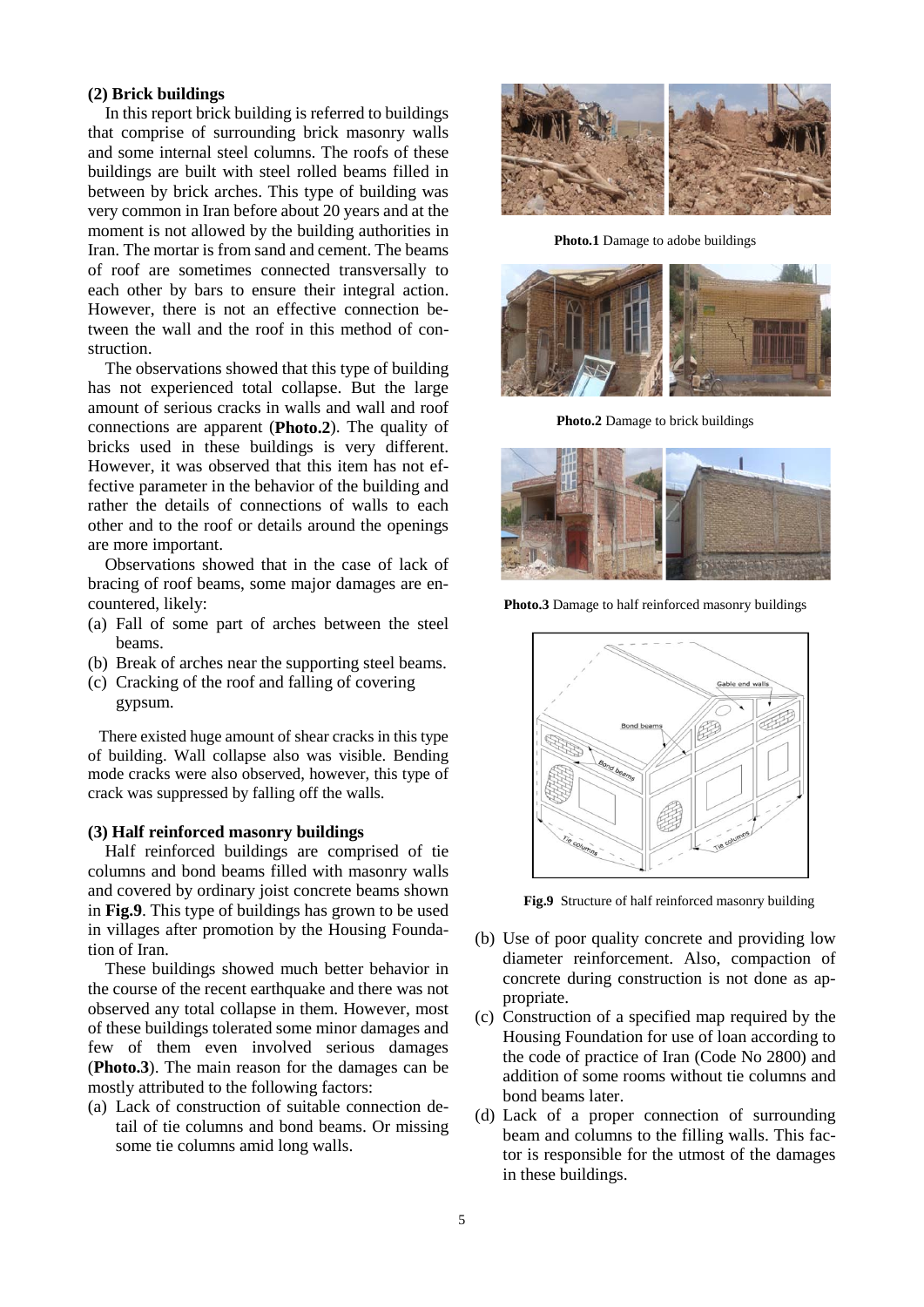Factors (b) and (d) are the major damages amount in the earthquake hit areas. However, it seems that if some more attention to be paid for the supervising the construction of these buildings and also a book of commented details are provided by the authorities for the connections, the future damage statistics would decrease significantly.

## **(4) Concrete buildings**

Concrete buildings are mostly constructed in cities like Ahar, Heris and Varzegan. These buildings are designed and constructed under supervision of engineers. The observations showed no serious damages in these buildings. This is expected in an earthquake intensity of 6.3. However, the most considerable damage for the concrete buildings could be mentioned as crack and collapse of in-filled walls (**Photo.4**). The other type of damage was throwing out of windows because of lack of proper connection of them to the surrounding walls, pour of façade also because of lack of connection of the façade material to the main wall body. It seems that a major reason for the existing damages of the half reinforced and concrete buildings is the lack of a qualified detail handbook specified by the authorities that should be used in the course of construction.

The other weakness of the concrete building is use of clay voided blocks which are very dense and brittle. These blocks do not provide proper bond with the poor quality mortar which is provided normally in construction of walls and therefore they crack or move during ground motion. The other factor is brittleness of the clay blocks which is not adaptable with the ductility of the concrete frames and with any draft of the frames the infilled clay walls. Eventually the walls crack or break and some time jump out in the transverse direction or tolerate serious diagonal shear cracks which cause spalling of gypsum in the walls.

The case of the Hospital of Varzegan was different. In addition to the aforementioned damages, there were signs of structural damage in the concrete columns of the last story of the building.

#### **(5) Steel buildings**

Steel buildings are also confined to the cities and are constructed under supervision of engineers. There were not observed serious damage in these buildings. However the same vulnerability discussed for the concrete buildings are seen for steel buildings. Except that in some of the steel buildings the necessary bracing was not provided.

A case that worth of being considered specifically is a two story braced steel building. There was a



**Photo. 4** Damage to reinforced concrete buildings



**Photo. 5** Damage to steel buildings

buckling in one of the bracings of the building and also a rupture in the connection of the gusset plate to the web of the column. Also the main column had buckled because of pounding of a part of stair ramp connection to the column (**Photo.5**).

# **5. DAMAGE TO HISTORICAL BUILDINGS**

According to province bureau of historical and cultural heritage, earthquake has caused 30 to 35 percent damage on Ahar Bazaar due to ceiling fall in some parts of it. Ahar Bazaar is similar to Tabriz Bazaar and is one of the Iranian national monuments. This Bazaar is the second largest roofed bazaar in East-Azarbaijan after Tabriz Bazaar. Due to this earthquake, "Atayi House" as one of most famous monuments is damaged 50 percent. Dome of literature and spirituality museum, tomb of "Sheykh Shahab-al-Din", is damaged 20 to 30 percent in which a fracture is happened. Caravanserai of "Goyja-Bel" is damaged 10 to 15 percent. Another famous building of Ahar, "Dr. Qasem-Khan" home is damaged 10 to 15 percent. Another famous building of Ahar, "Amir arshad" home is damaged 25 to 30 percent, including some cracks in walls and ceiling.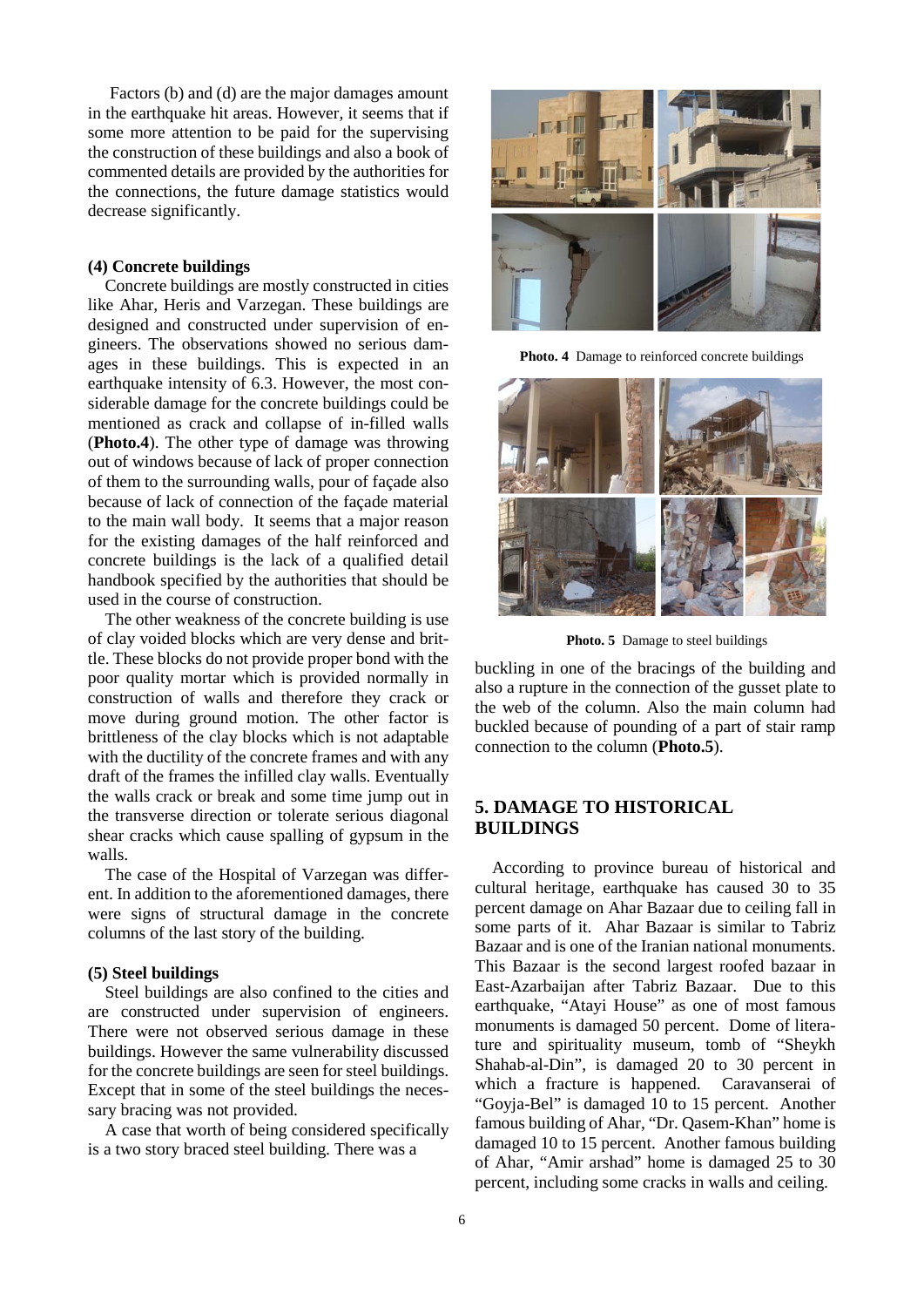# **6. DAMAGE TO BRIDGES**

In general, structural damage was not considered in the bridges of the earthquake hit region. The slab bridges that are very common for low span bridges were all safe and ready for use. However, it was apparent that some soil settlement had occurred in both sides of these bridges. The reason for this is the poor compaction of the adjacent soil to the abutments.

The masonry arch bridges also were safe and the reason is that they get low spans. From three major bridges that were investigated in the region, one was in the road of Ahar to Varzegan. This bridge is a 5-span concrete bridge (No. 1), the second was an old 6-span composite bridge in Varzegan and the last one was a new 3-span integral composite bridge. In all of the above mentioned bridges the expansion joints have become active during the ground motion. And all of the spans of the bridges adjacent to the joints have experienced some minor or moderate movements. In the case of the bridge No.1, some lateral movement was observed in the first span of the bridge (**Photo.6**). This movement was restricted by the shear block of the pier. However, some cracks have been induced in the shear block as a result.

In bridge No. 2, the movement was clear and almost all the spans had lateral movement (**Photo.7**).

The main reason for this fact was that no shear block was provided for the bridge and only the friction between the beams and pile has overcome the exceeding movement.

In bridge No. 3, no lateral movement was observed (**Photo.8**). Since this bridge was integral and the main beams was continuous composite beams, there was not any lateral or transverse movement in the body of the bridge. However, there were apparent cracks both in the beginning and at end of the bridge in the joint locations in the asphalt.

# **7. DAMAGE TO LIFELINES**

Electricity network of 25 villages (under control of Tabriz head office) are totally damaged. Electricity rafts located on fault have fallen but rest of them in further distance from the fault was undamaged. According to Tabriz bureau of electricity power, damages to electrical power networks in 25 villages, under control of Tabriz head office, was estimated about 12 billion Iranian Rials (0.6 million Dollars). The highest damages to Tabriz electrical power network relates to "Oola-Kandi" village, located in suburb of Tabriz city. Some of electrical feeders were gone out of circuit and reconnected after half an hour and most damaged feeder was "Sattar-Khan" feeder of Tabriz city.



Photo.6 Damage to 5-span concrete bridge (No.1)



Photo.7 Damage to 6-span composite bridge (No.2)



**Photo.8** 3-span integral composite bridge (No.3)

hour and most damaged feeder was "Sattar-Khan" feeder of Tabriz city.

Earthquake caused gas network cut off for 18 thousand domestic users in stricken areas. Most of damages to gas distribution network have occurred in residential areas because of building collapse and rest of networks was undamaged. Gas systems back to use for undamaged areas including for 37 out of 38 villages of Varzeqan and 60 out of 74 villages of Ahar and 15 out of 18 villages of Heris County. A fire, also, was reported due to gas leakage in "Vali-lu" village, suburb of "Khaju".

Some insufficiencies are reported in telecommunication antennas due to the earthquake. There were some difficulties in phone contact to the area because of heavy traffic in calls. No significant damage was reported on water network.

# **8. CONCLUDING REMARKS**

This report outlines the findings obtained through the quick survey at the affected sites. Results and findings of the reconnaissance activities on the Ahar-Varzeghan Earthquakes are as follows:

(a) The two earthquakes occurred as a result of oblique strike-slip faulting in the shallow crust of